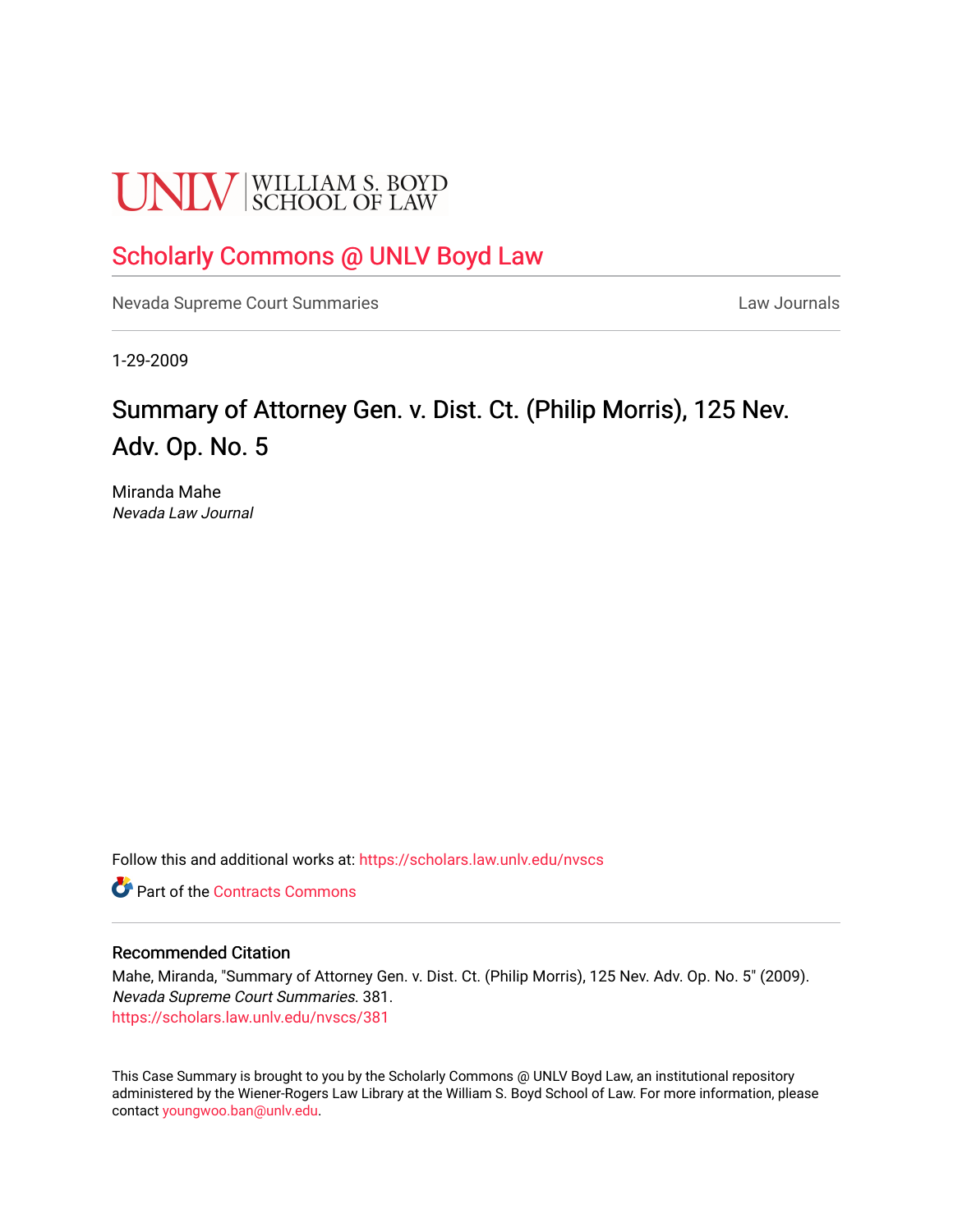*Attorney Gen. v. Dist. Ct. (Philip Morris)*, 125 Nev. Adv. Op. No. 5 (Jan. 29, 2009)<sup>1</sup>

#### **CONTRACT LAW – COMPELLING ARBITRATION**

#### **Summary**

Petition for writ of mandamus challenging order granting motion to compel arbitration on the basis that the contract's arbitration clause does not include issues of enforcing qualifying statutes within its scope and another part of the contract allows state courts to hear certain breaches of contract.

#### **Disposition/Outcome**

Petition for writ of mandamus challenging order granting motion to compel arbitration denied because enforcement of qualifying statutes is within the scope of the arbitration clause and, therefore, does not fall under the court's jurisdiction.

#### **Factual and Procedural History**

In 1998, Nevada entered into a Master Settlement Agreement (MSA) with tobacco companies forcing tobacco companies to make an annual payment to the state in exchange for the state's agreement to not pursue litigation against them for smoking-related health-care costs.2 Under the MSA, the state would then have to enact and enforce a qualifying statute requiring tobacco companies selling products within the state to either join the MSA or make payments into a state escrow account. Therefore, under the MSA, if a state does not enforce its qualifying statute and an independent auditor determines the MSA is at least partially responsible for one of the MSA companies' decrease in profits, a MSA company can decrease its annual payment to a state.

In 2006, the MSA tobacco companies alleged that Nevada did not enforce its qualifying statute in 2003 and therefore the MSA tobacco companies lost profits during that year to non-MSA tobacco companies. The MSA tobacco companies than withheld millions of dollars from their 2006 annual payment to Nevada. The state of Nevada filed a complaint asking the district court to determine that the state had enforced its qualifying statute and, therefore, the MSA companies must pay the full 2006 payment. The MSA companies answered the complaint with a motion to compel arbitration which the district court awarded under the terms of the MSA.

#### **Discussion**

A writ of mandamus is an extraordinary remedy to protect petitioners when they will not have access to an appeal and when there is a clear abuse of discretion or when a tribunal is not correctly applying the law.<sup>3</sup>

<sup>&</sup>lt;sup>1</sup> By Miranda Mahe.

<sup>&</sup>lt;sup>2</sup> Nevada joined 45 other states in agreeing to the MSA.

<sup>3</sup> *Round Hill Gen. Improvement Dist. v. Newman*, 97 Nev. 601, 603-604, 637 P.2d 534, 536 (1981); *Puolos v. Dist. Ct.,* 98 Nev. 453, 455, 652 P.2d 1117, 1178 (1982); *Pan v. Dist. Ct.*, 120 Nev. 222, 224, 88 P.3d 840, 841 (2004).